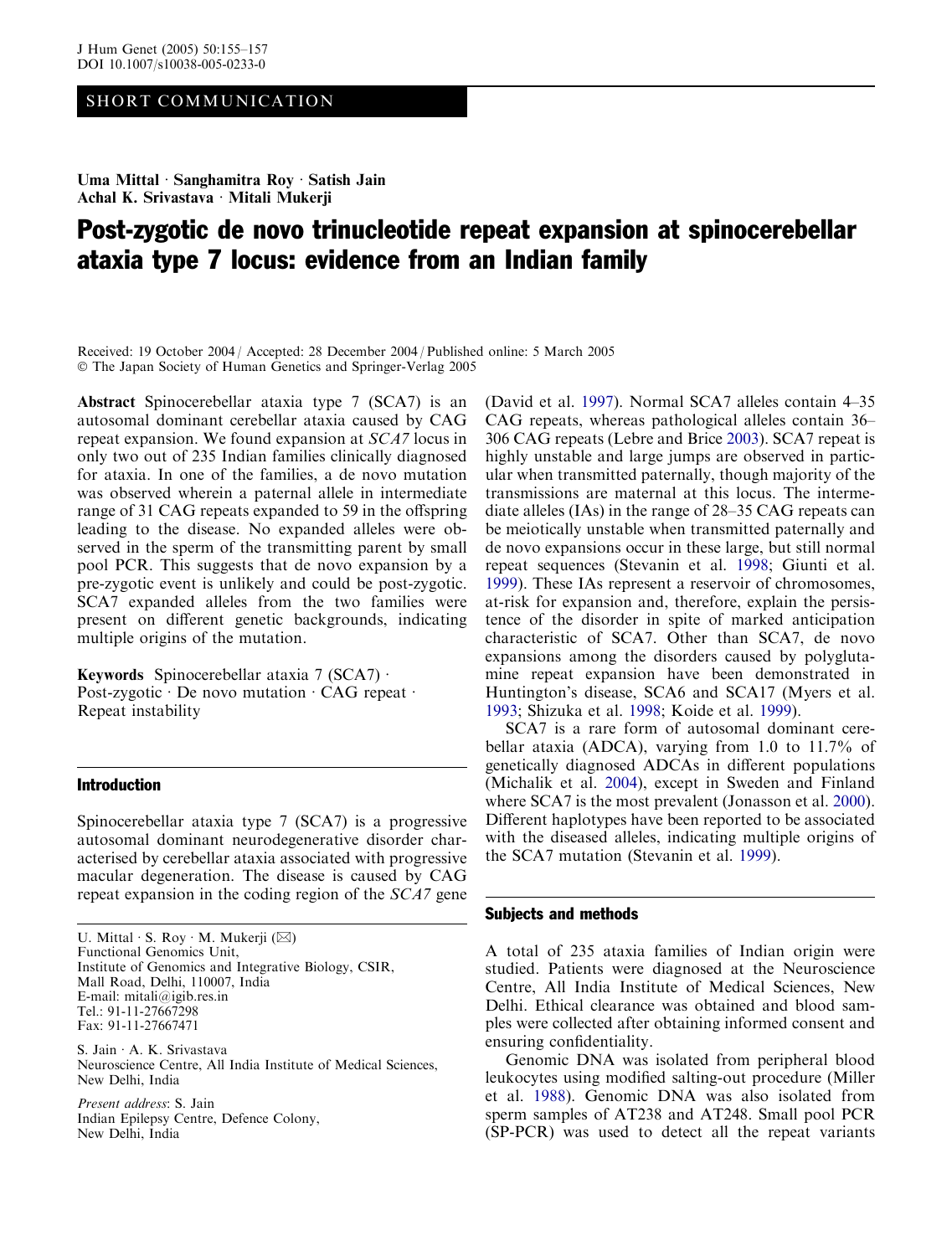present in the sperm DNA of the father (AT248) and in the peripheral leukocytes of the offspring (AT246). Genomic DNA from leukocytes (AT246) and sperm sample (AT248) were serially diluted to 600, 60 and 6 pg/ $\mu$ l equivalent to 100, 10 and 1 haploid genome/ $\mu$ l, respectively for SP-PCR. Reconstruction experiment was carried out as reported (Crawford et al. 2000) by pooling genomic DNA from AT246 (10, 59 CAG repeats) and AT248 (10, 31 CAG repeats) in a way so that the final concentrations of the expanded allele (59 CAG repeats) were 600, 60 and 6 pg/ $\mu$ l and those of smaller alleles were 100, 10 and 1 ng/ $\mu$ l in three different pools, respectively. Assuming equal concentrations of both the alleles (10 and 59 repeats of AT246) in the genomic DNA, the required concentrations of the expanded allele in the pools were achieved by pooling genomic DNA to the final concentrations of 1, 200, 120 and 12 pg/ $\mu$ l. These pools had expanded and smaller alleles in the proportion of 1:170 molecules.

CAG repeat at SCA7 locus and microsatellite markers (D3S3566, D3S3698, D3S1600 and D3S3635) were amplified by PCR using published primers (David et al. 1996). Seven microsatellite markers from different chromosomes were also amplified by PCR for confirming the paternity. One of the primers in each case was fluorescently labelled and size estimation was carried out on an ABI Prism 377 automated DNA sequencer using the GeneScan software (Perkin Elmer, Foster City, USA). Sequences of the expanded repeats were confirmed by direct sequencing of the amplicons using dideoxy chain terminator chemistry on an ABI Prism 377 automated DNA sequencer.

### Results and discussion

We found only two SCA7 families out of 235 families of Indian origin, clinically diagnosed for ataxia, indicating a very low prevalence  $(< 0.85\%)$ . There were three affected individuals, AT238, AT236 and AT246 with ages at onset 50, 27 and 14 years, respectively (Fig. 1). All of them had gait ataxia, pyramidal signs, slow saccades and reduced vision. Extrapyramidal features were found in two patients. Nerve conduction studies were normal. Imaging of brain showed cerebellar as well as pontine atrophy in all the three cases.

In one of the families (AT062), we identified a de novo mutation in a subject with no family history (Fig. 1). The unaffected father (AT248) had CAG repeats in the intermediate range (31 repeats), which underwent pathological expansion to 59 repeats in the son (AT246), resulting in the disease. Paternity of the transmitting parent was confirmed by following the inheritance of seven microsatellite markers (data not shown). Haplotype analysis using microsatellite markers (D3S3566, D3S3698, D3S1600 and D3S3635) revealed that the expansion has occurred on the paternal allele (Fig. 1) as reported in other de novo cases (Stevanin et al. 1998; Giunti et al. 1999). Analysis of CAG repeat



Fig. 1 Pedigrees of families with probands, AT236 and AT246, affected with SCA7. The CAG repeat sizes and alleles for the microsatellite markers used for haplotype analysis are given below the pedigree symbols

at SCA7 locus in sperm sample of the transmitting parent (AT248) revealed no germinal mosaicism (Fig. 2). Additionally, SP-PCR analysis using as low as 60 pg of DNA suggested that expanded alleles were not present even in a small number of the father's sperms. We had tested the sensitivity of our PCR protocol and fluorescent based detection method by mimicking the situation in which the expanded alleles were present in small numbers in the father's sperms. Firstly, we were able to amplify 59 repeats, the maximum size of expanded allele we would expect—if present—in the father's sperms, even at very low DNA concentrations (60 pg). Secondly, we carried out reconstruction experiments to assess the impact that allele competition during PCR could have on the amplification of expanded allele. We could co-amplify as low as 60 pg of the expanded allele (59 CAG from AT246) with 10 ng of smaller alleles (10, 31 CAG from AT248) (data not shown). As no expanded alleles were observed in SP-PCR analysis of sperms, it is unlikely that a rare sperm



Fig. 2 Electropherogram showing the size of the larger CAG repeat allele in blood and sperm samples of the transmitting parents, AT238 and AT248. Numbers below the peaks show the amplicon size corresponding to respective CAG repeat alleles at SCA7 locus given in pedigrees